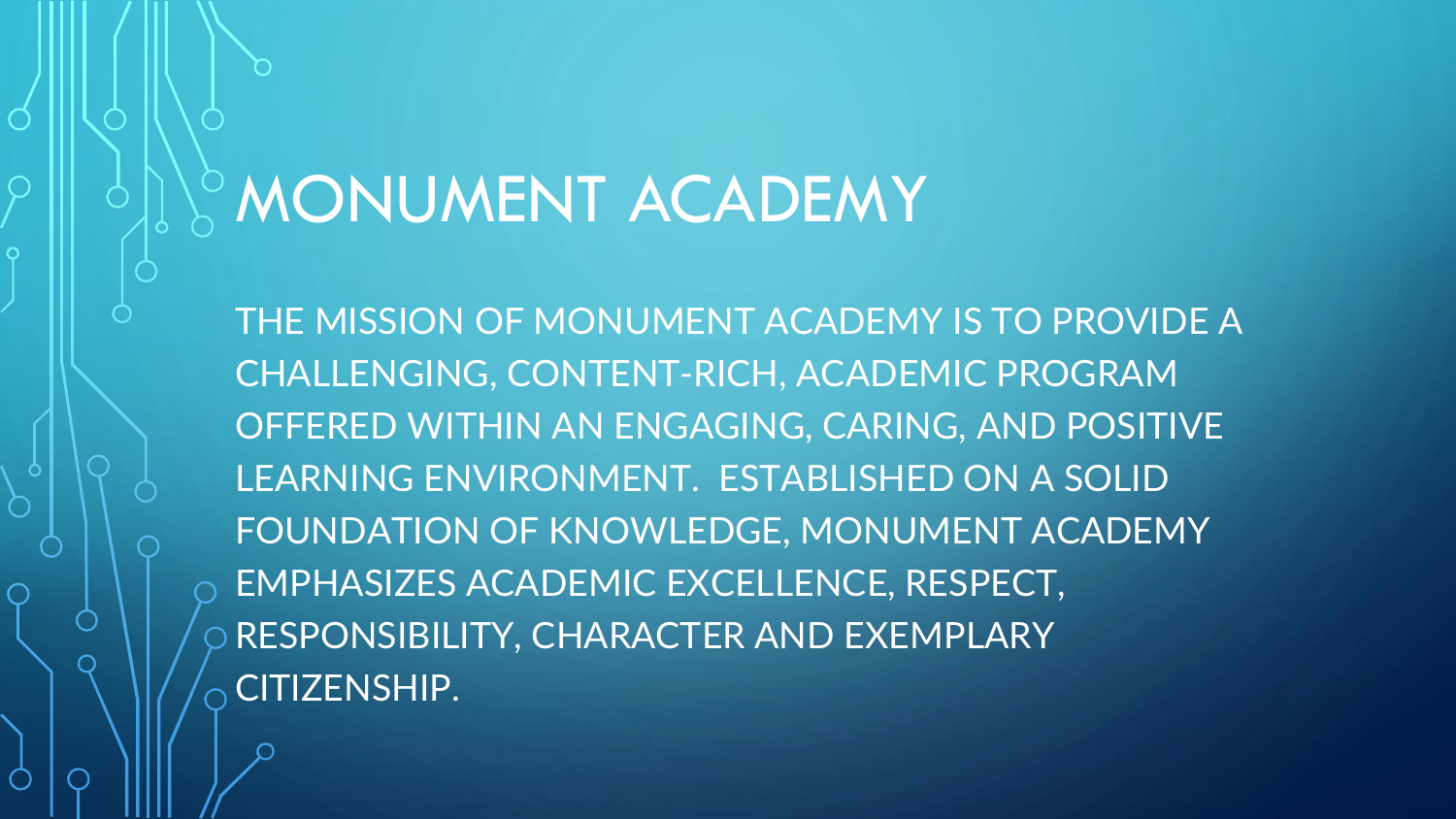#### CORE KNOWLEDGE – PK THROUGH 8TH

- Developed by E. D. Hirsch
- Based on years of observations and research
- Students need knowledge to be "Culturally Literate"
- Reading, Writing, and Math skills
- Success in many different paths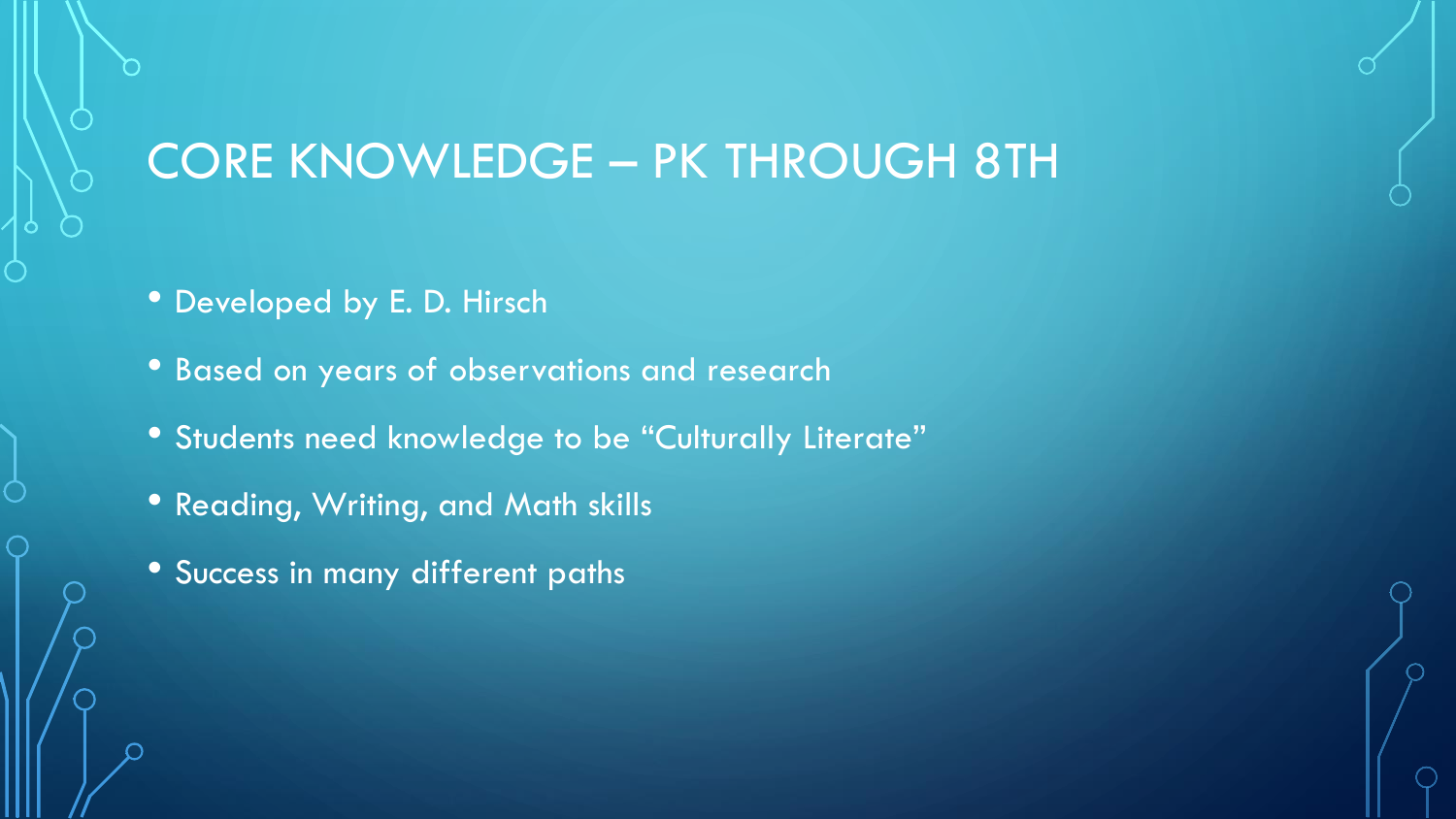### WHAT ARE SOME WAYS THE MISSION IS IMPLEMENTED IN HIGH SCHOOL.

- SCHOOL OF EXCELLENCE SINCE 1996.
- STRIVE FOR EXCELLENCE IN EVERYTHING WE DO
- **BUILDING ON CORE KNOWLEDGE WITH STRONG ACADEMICS**
- CHARACTER EXPECTATIONS ARE EVIDENT IN DAILY PRACTICE.
- CLASSICAL TRIVIUM GRAMMAR, LOGIC, RHETORIC
	- TRUTH, BEAUTY, & GOODNESS ANCIENT CLASSICAL VALUES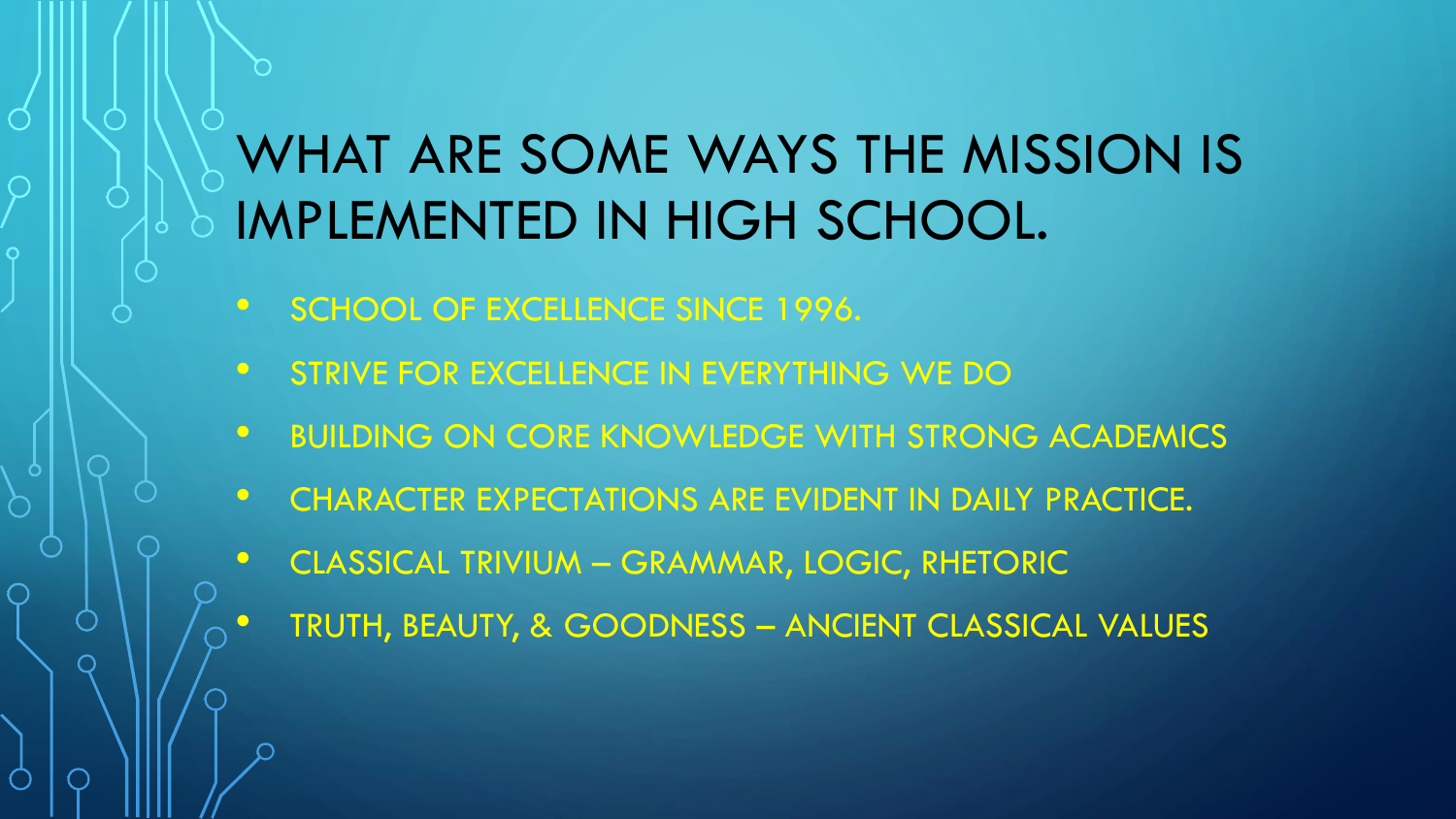## *P* **WHAT ELSE ???**

- CLASS SIZE SMALL ENOUGH TO HAVE ENGAGING, MEANINGFUL INTERACTION.
- MEDIUM SIZED HIGH SCHOOL (400-500) IS UNIQUE AND EFFECTIVE 20 IN COLORADO
- MA GRADUATES SHOULD HAVE THE KNOWLEDGE, SKILLS, AND CHARACTER TO PURSUE THEIR ASPIRATIONS AND ACHIEVE THEIR DREAMS.
- CAPTURING KIDS' HEARTS STUDENTS EMBRACING GOOD CHARACTER BECAUSE OF WHO THEY ARE, NOT JUST FOLLOWING SOME SET OF EXTERNAL RULES.
- PARTNER WITH PARENTS
- PATRIOTIC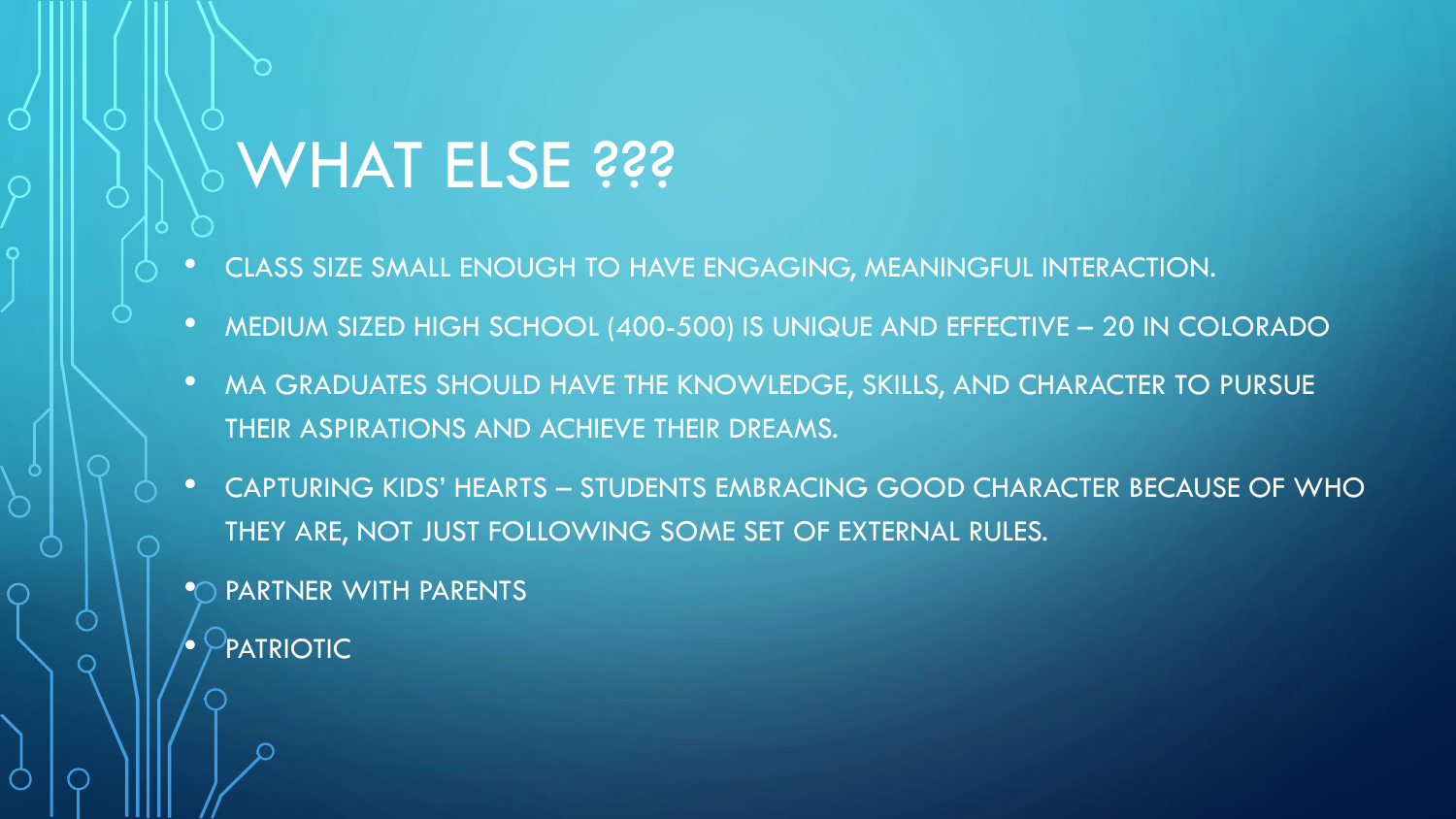### WHAT MONUMENT ACADEMY IS NOT

- ALTERNATIVE LEARNING CAMPUS
- EXPEDITIONARY LEARNING OR OUTWARD BOUND
- DIRECT INSTRUCTION MODEL
- A PLACE WHERE EVERYONE WILL BE SUCCESSFUL OR A GOOD FIT
- A SCHOOL OF DISRESPECT TOWARD TEACHERS AND OTHER STAFF
- A PLACE YOU WILL WANT TO LEAVE AS WE BUILD THE FUTURE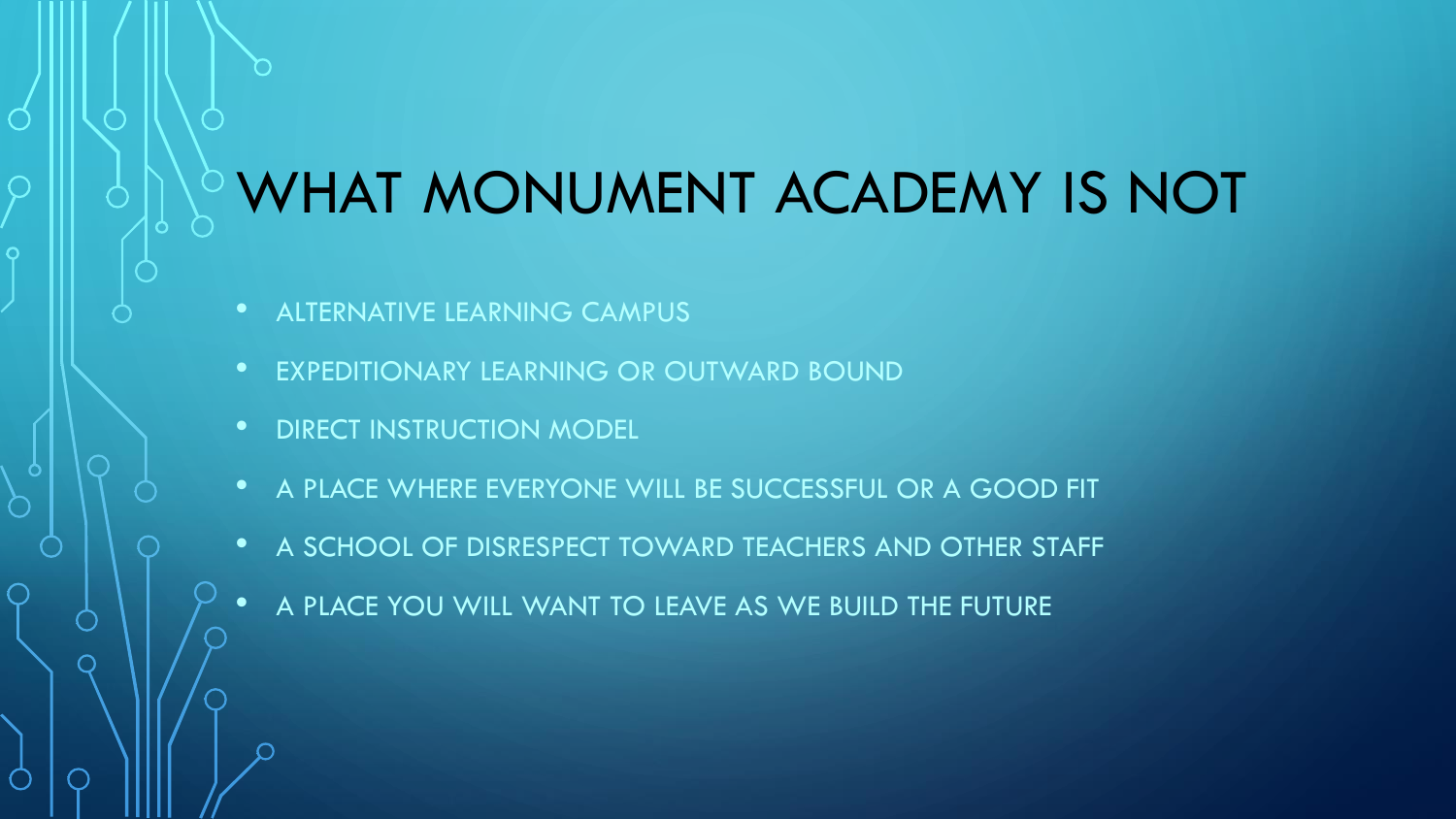# **GROWING ACTIVITIES**

• CROSS COUNTRY AND TRACK

 $\bigcap$ 

 $\overline{O}$ 

- GIRLS VOLLEYBALL (NEW FOR 22-23)
- BOYS BASKETBALL (NEW FOR 22-23)
- GIRLS BASKETBALL (NEW FOR 22-23)
- CHEER (NEW FOR 22-23)
- CHOIR, BAND, & ORCHESTRA
- SPEECH & DEBATE (NEW FOR 22-23)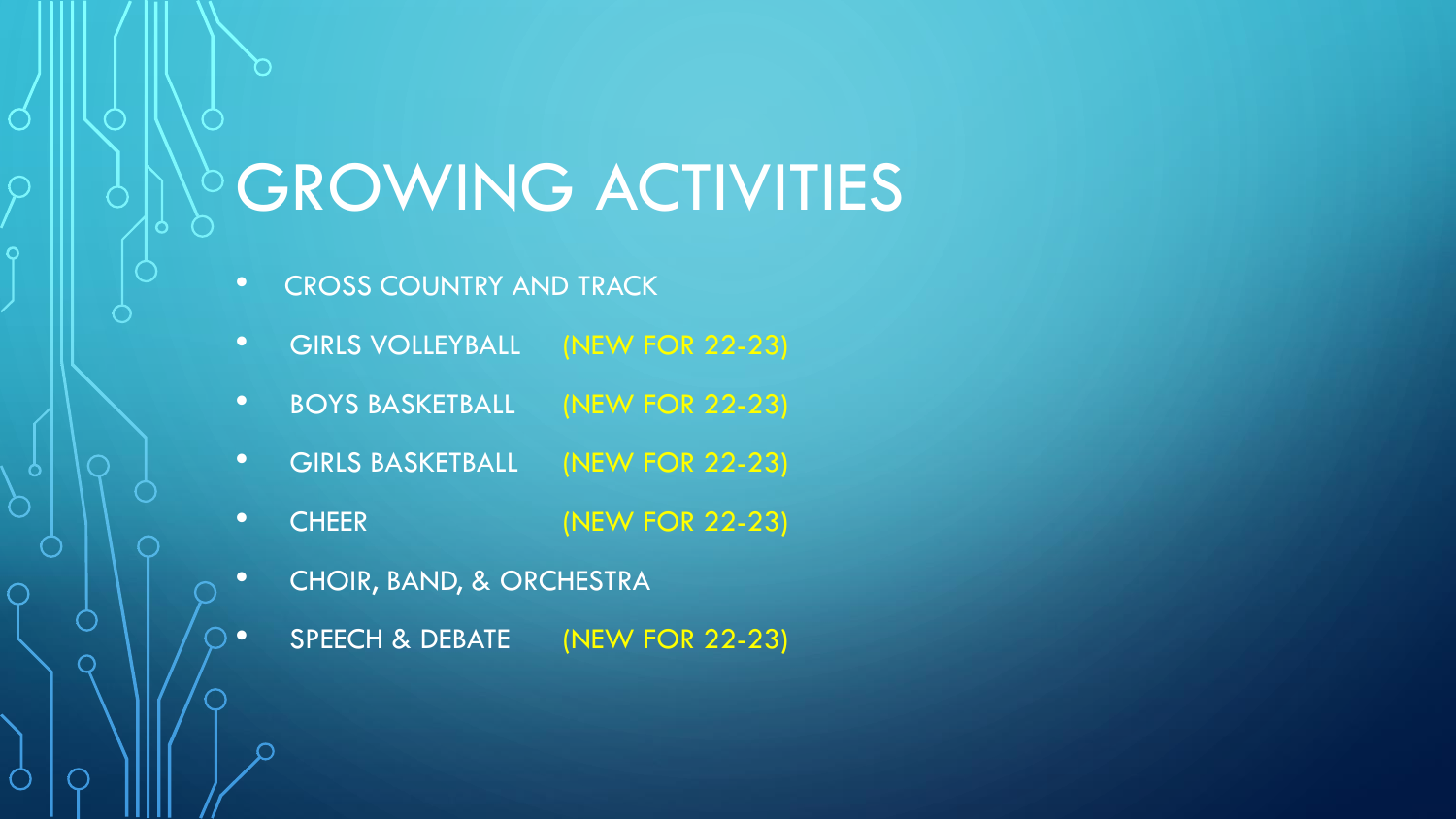## EXPANDING FACILITIES

PHASE II – SCHEDULED FOR COMPLETION BY AUGUST 2023

- ACADEMIC WING 18 TO 20 CLASSROOMS
- GYMNASIUM SEATING MORE THAN 1,000 PEOPLE
- CAFETERIA MIGHT BE IN THE PLANS DUE TO THE DESIRED LOCATION
- ATHLETIC FIELD TRACK, SOCCER, FOOTBALL, LACROSSE